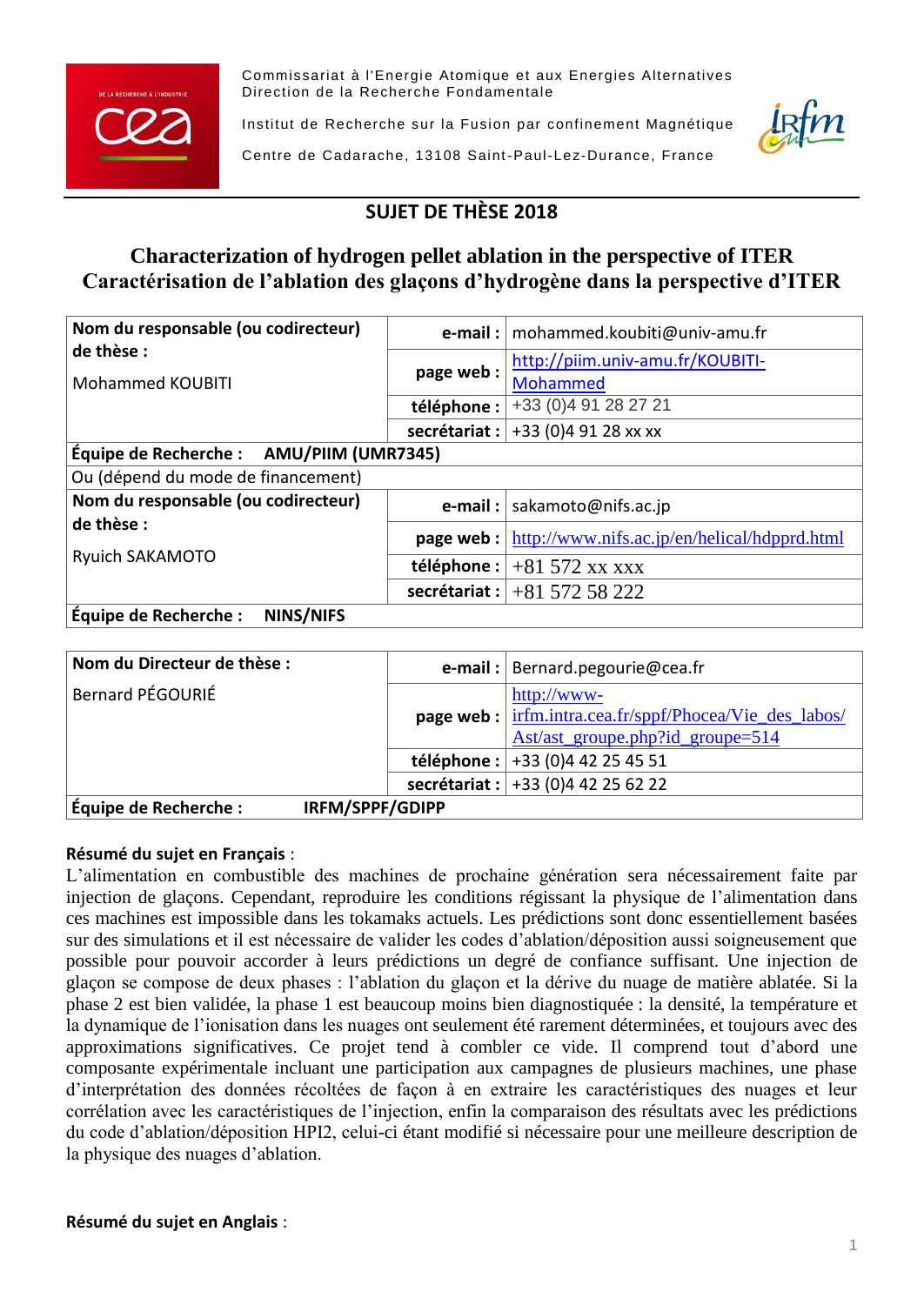Pellet injection is mandatory for the fueling of next generation devices. But reproducing the corresponding conditions is not possible in present tokamaks. Predictions are exclusively based on modelling and additional validation of the ablation/deposition codes is necessary for reliable extrapolation. Pellet injection is composed of two phases: the pellet ablation and the homogenization of the deposited material. If phase 2 is well validated, phase 1 is less accurately diagnosed: the density, temperature and ionization dynamics in the deposited cloud were only rarely determined, and always with significant approximations. This project aims at filling up this void. It comprises participation to the experimental campaigns on several machines, an interpreting phase for determining the cloudlet physical parameters and their correlation with the injection characteristics, then a comparison with predictions of the ablation/deposition code HPI2, the latter being improved if necessary for a closer description of the physics involved.

#### **Formation recherchée / recommandée :**

**Intitulé du master préconisé :** Tout M2 de physique générale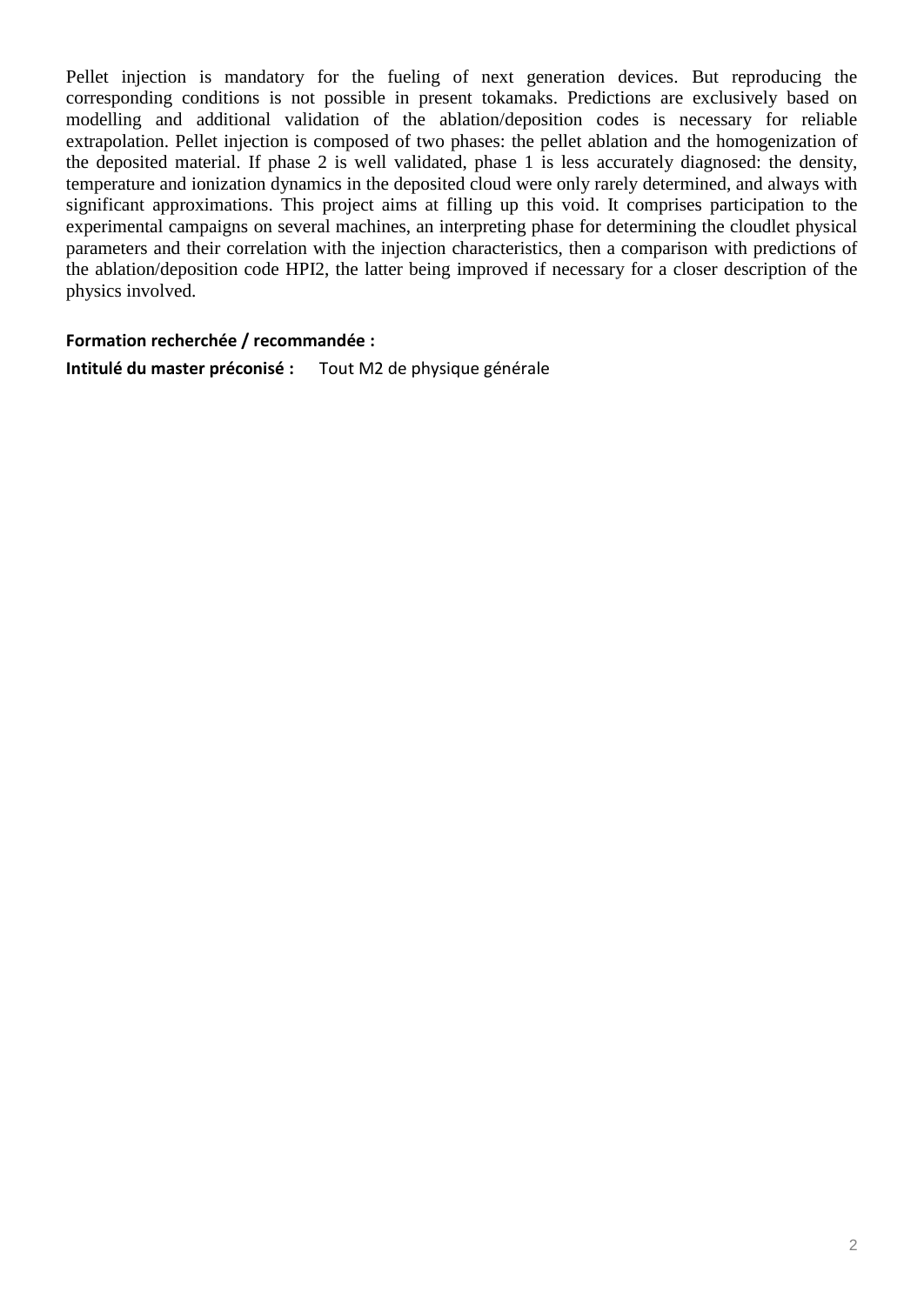#### **Description détaillée du sujet** :

Pellet injection is mandatory for the fueling of next generation devices (ITER). Nevertheless, the experimental reproduction of the conditions expected in these devices (shallow penetration – up to the top of the pedestal at best, probably less – the essential part of matter penetration being due to the  $\nabla B$ induced drift) is not possible in present day tokamaks. Predictions are thus exclusively based on modelling, a consequence of which is that it is mandatory to validate the available ablation/deposition codes as thoroughly as possible. It is only at this price that it will be possible to extrapolate their predictions to reactor-like devices with a high enough degree of confidence.

The physics of particle fueling by pellet injection is composed of two phases: the pellet ablation and the drift of the deposited material down the magnetic field gradient. Phase 2 is relatively well validated from studies performed in different devices (tokamaks and stellarators [1-3], see also corresponding references in [4]). The magnitude of the drift depends on the cloudlet mass and dimensions, which are directly correlated to the ablation rate. Conversely, the ablation (Phase 1) is by far less accurately diagnosed, the simple comparison between the calculated and measured pellet penetrations (which only depends on the integral of the ablation over plasma profiles of roughly similar shapes) being generally used as a criterion. Particularly, the density, temperature and ionization dynamics in the cloudlets – which are the initial parameters of the drift phase – were only rarely determined, and always with significant approximations in the cloud shape and dimensions (see references in [4], [5]).

The aim of this project is to fill up this void, using experiments performed on stellarators (LHD, TJ-II) and tokamaks (WEST / ASDEX-Upgrade). It comprises (1) the installation on the stellarator LHD and the calibration of a newly built dedicated diagnostic (fast camera using different exposure times and filters of several widths around a number of selected wavelengths, with the spectrum in the wavelength domain  $\lambda =$ 300-700 nm measured with the same time resolution), (2) the participation to experimental campaigns on LHD for both establishing the diagnostic capabilities and measure ablation clouds the different plasma scenarios available in this machine, then – following the possibilities – to that of TJ-II, WEST and/or ASDEX-Upgrade, (3) the determination of cloudlet physical parameters (dimensions, density and temperature distributions – distribution of the different atomic excited states) through a 3-D radiative transfer calculation in the cloudlet. Special attention will be paid to the modeling of the external part of the cloud where the conditions of Local Thermodynamic Equilibrium are not fulfilled. The method was already demonstrated on a few data from LHD [6], but it is mandatory to improve the diagnostic, extend the database of analyzed pellets (other plasma profiles and additional heating methods…). Result will be the quantitative link between ablation rate, line emission ( $H\alpha$  or other) and cloud dimensions and physical characteristics, as a function of the local plasma and pellet parameters, i.e. the required input for the drift calculation. Moreover, the knowledge of these parameters allows an accurate characterization of the pressure perturbation associated with a pellet injection, which is often associated to the triggering of a magneto-hydrodynamic instability at the plasma edge.

Results of the analysis will be systematically compared with predictions of ablation codes (e.g. [7]) and – if necessary - the physical model used in these codes improved for a closer description of ablation physics, this part being fully integrated in the action launched by the IOS group of ITPA for validating the different pellet ablation deposition codes available. The last step will be the application to ITER and DEMO fueling scenarios, in link with the European Work Program Tritium-Fueling&Vacuum.

Last, it must be underlined that the parameters of pellet ablation clouds are similar to those in White Dwarf atmospheres, and that the present study can be used as a test for the Stark widening models that are used in both domains.

#### **References:**

- [1] N. Commaux et al., Nucl. Fusion **50** (2010) 025011
- [2] A. Matsuyama et al., Nucl. Fusion **52** (2012) 123017
- [3] R. Sakamoto et al., Nucl. Fusion **53** (2013) 063007
- [4] B. Pégourié, Plasma Phys. Control. Fusion **49** (2007) R87
- [5] M. Goto et al., Plasma Phys. Control. Fusion **49** (2007) 1163
- [6] B. Pégourié et al., 43rd EPS Conf. on Plasma Physics, Leuven, P5.002
- [7] B. Pégourié et al., Plasma Phys. Control. Fusion **47** (2005) 17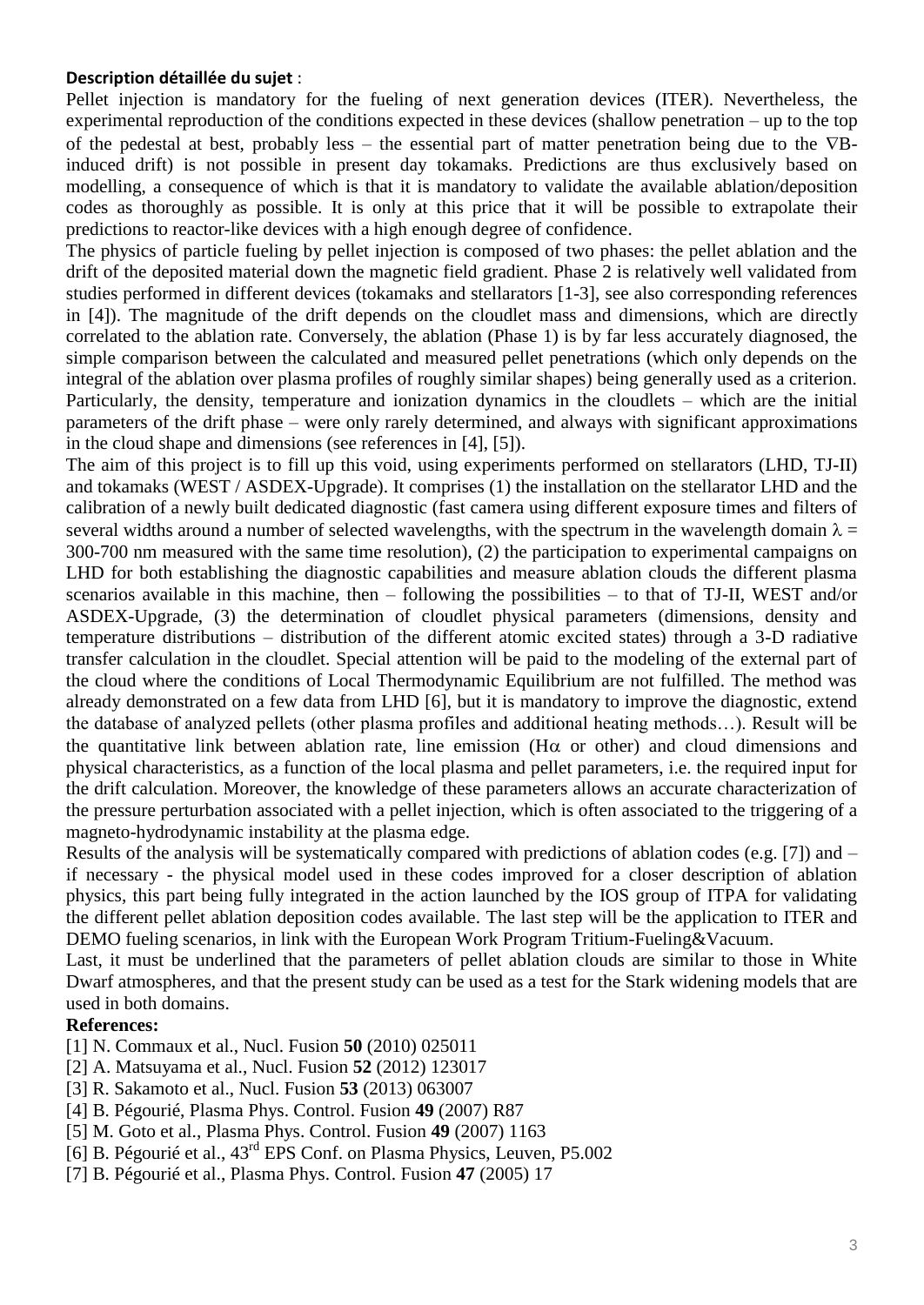L'alimentation en combustible des machines de prochaine génération (ITER) sera nécessairement faite par injection de glaçons. Cependant, reproduire les conditions régissant la physique de l'alimentation dans ces machines (faible pénétration – au mieux jusqu'au sommet du piédestal, probablement moins – l'essentiel de la pénétration étant liée à la dérive associée au gradient de champ) est impossible dans les tokamaks actuels. Les prédictions sont donc essentiellement basées sur des simulations. Il est donc nécessaire de valider les codes d'ablation/déposition aussi soigneusement que possible, car c'est seulement à ce prix qu'il sera possible d'accorder à leurs prédictions aux réacteurs un degré de confiance suffisant.

La physique de l'alimentation par injection de glaçons se compose de deux phases : l'ablation du glaçon et la dérive du nuage de matière ablatée le long du gradient de champ magnétique. La Phase 2 (dérive) est relativement bien validée par plusieurs études menées sur différentes machines (tokamaks et stellarators [1-3], voir aussi les références sur ce sujet dans [4]). L'importance de cette dérive dépend de la masse et des dimensions du nuage, lesquelles sont directement corrélées au taux d'ablation. A l'opposé, l'ablation (Phase 1) est beaucoup moins bien diagnostiquée, la simple comparaison entre les pénétrations calculée et mesurée (qui résultent d'une intégrale de l'ablation sur des profils plasma tous de formes plus ou moins similaires) étant généralement utilisée comme critère. En particulier, la densité, la température et la dynamique de l'ionisation dans les nuages – qui sont la condition initiale de la phase de dérive – ont seulement été rarement déterminées, et toujours avec des approximations significatives pour ce qui concerne la forme et les dimensions des nuages (références dans [4], [5]).

Le propos de ce projet est de combler ce vide à partir d'expériences menées sur des machines de différents types : stellarator (LHD / TJII) et tokamak (WEST / ASDEX-Upgrade). Il comprend (1) l'installation sur le stellarator LHD et la calibration d'un diagnostic dédié nouvellement construit (caméra rapide utilisant plusieurs temps d'exposition et munie de filtres de différentes largeurs autour de longueurs d'ondes spécifiques, plus le spectre dans la zone  $\lambda = 300$ -700 nm mesuré avec la même résolution temporelle), (2) la participation aux campagnes expérimentales de LHD pour vérifier les capacités dudit diagnostic et mesurer les caractéristiques des nuages d'ablation pour les différents scénarios plasma utilisés sur cette machine, puis – selon les possibilités – à celles de TJII, WEST et/ou ASDEX-Upgrade, (3) la détermination des paramètres physiques du nuage (dimensions, distributions de densité et température – distribution des différent états d'excitation des atomes) au moyen d'un calcul de transfert radiatif 3-D dans le nuage. Une attention particulière sera apportée à la partie externe du nuage où les conditions de l'Equilibre Thermodynamique Local ne sont pas remplies. La méthode a déjà été démontrée sur quelques données de LHD [6], mais il est impératif d'améliorer le diagnostic, d'étendre la base de données (sur d'autres profils de plasma et d'autres méthodes de chauffage…). Le résultat de l'analyse est le lien quantitatif entre le taux d'ablation, l'émission des raies (H $\alpha$  ou autre) et les dimensions et caractéristiques physiques du nuage, en fonction des paramètres locaux du plasma et du glaçon, c'est-à-dire toutes les quantités nécessaires au calcul de la dérive. De plus, la connaissance de ces paramètres permet de caractériser précisément la perturbation de pression associée à l'injection du glaçon, souvent associée au déclenchement d'une instabilité magnétohydrodynamique au bord du plasma.

Les résultats de cette analyse seront systématiquement comparés aux prédictions de codes d'ablation (e.g. [7]) et – si nécessaire – le modèle physique utilisé dans ces codes sera amélioré pour une meilleure description de la physique de l'ablation, cette partie étant menée en lien étroit avec l'action lancée par le groupe IOS de l'ITPA dans le but de valider les différents codes d'ablation/déposition disponibles.

La dernière étape sera de tirer les conséquences de ces résultats pour les scénarios d'alimentation d'ITER et de DEMO, en lien avec le Work Program européen Tritium-Fueling&Vacuum.

Enfin, on doit souligner que les paramètres des nuages d'ablation des glaçons sont similaires à ceux des atmosphères de Naines Blanches, et que la présente étude peut être utilisée pour tester les modèles d'élargissement Stark utilisés dans ces deux domaines.

#### **Références:**

- [1] N. Commaux et al., Nucl. Fusion **50** (2010) 025011
- [2] A. Matsuyama et al., Nucl. Fusion **52** (2012) 123017
- [3] R. Sakamoto et al., Nucl. Fusion **53** (2013) 063007
- [4] B. Pégourié, Plasma Phys. Control. Fusion **49** (2007) R87
- [5] M. Goto et al., Nucl. Fusion **49** (2007) 1163
- [6] B. Pégourié et al., 43rd EPS Conf. on Plasma Physics, Leuven, P5.002